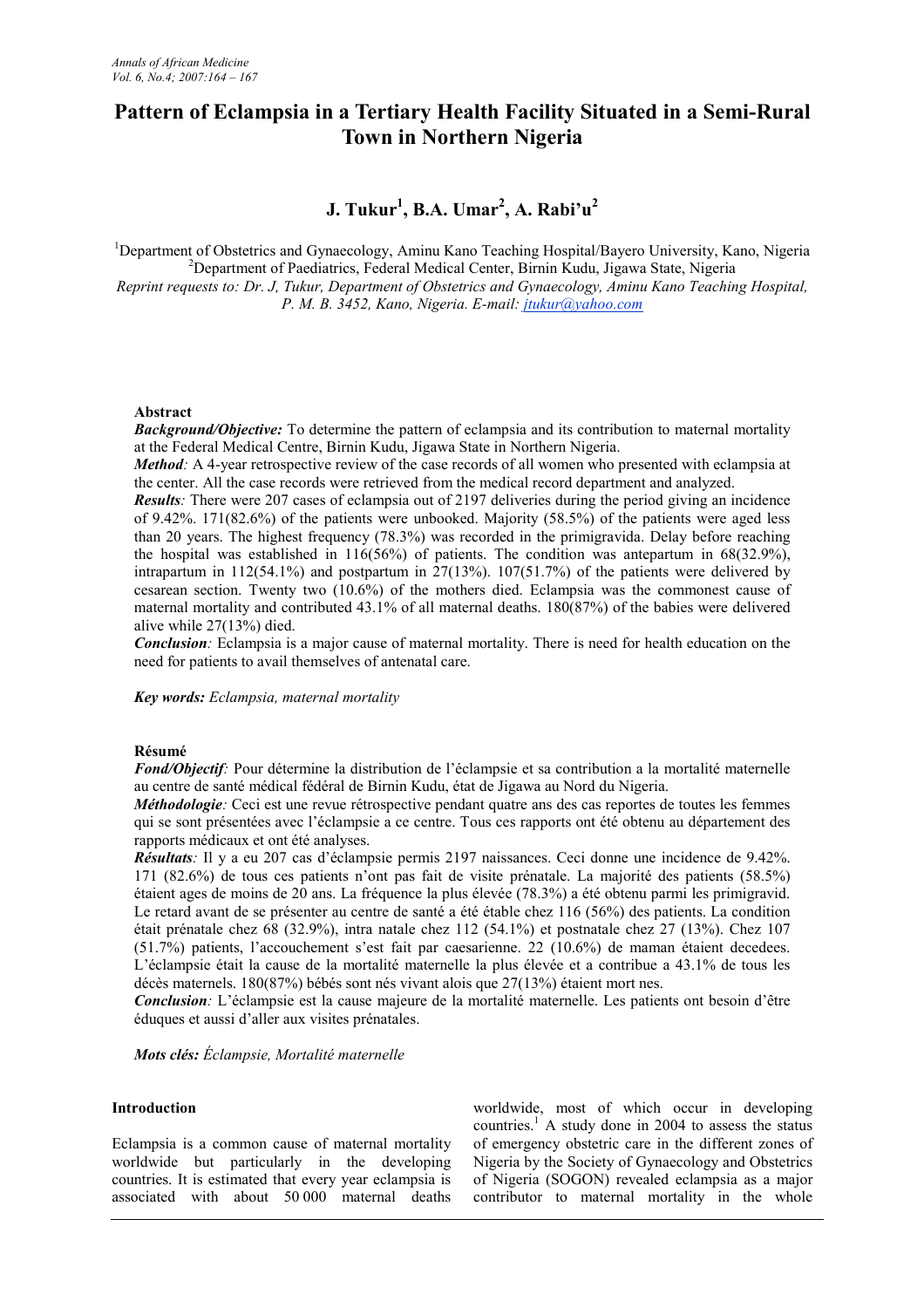country. In Kano State (which is in the same zone as the place where this study was conducted), eclampsia was not only the commonest cause of maternal mortality but also contributed 46.3% of all the maternal deaths in one study<sup>2</sup> and 31.3% in another.<sup>3</sup> Reports from other centers especially in northern Nigeria also reveal a similar picture of high incidence of eclampsia and contribution to maternal mortality.4,5

In the developing countries, there is low utilization of both antenatal and intrapartum care and the patients may present to the hospital only as a last resort. The opportunity to detect women at the preeclamptic phase is therefore usually lost. In addition, the World Health Organisation (WHO) estimates that only 40% of births in developing countries take place in health facilities.<sup>6</sup> When delivery care is sought, it is done late, after a lot of delays and this contributes to maternal mortality. Yet, prenatal care and supervision of delivery by trained birth attendants are said to be the best and cost-effective means of reducing maternal and perinatal mortality and morbidity.<sup>7,8</sup>

Even for those women who eventually make it to the hospital, they may be attended to in facilities with shortage of staff, equipment and/or drugs. Despite evidence that magnesium sulfate is the most effective anticonvulsant for the prevention and treatment of eclampsia $9,10$  and it has been used in the developing countries and shown to have a favorable maternal and fetal outcome,<sup>11,12</sup> it has remained unavailable in most centers.

The current study was done to determine the clinical presentation of eclampsia, its management, as well as maternal and fetal complications in patients who presented at Federal Medical Center Birnin Kudu, Jigawa state.

### **Materials and Methods**

This is a descriptive study of all consecutive patients with eclampsia managed at the Federal Medical Centre, Birnin Kudu between 1st January 2002 and 31st December 2005. Birnin Kudu is a semi urban area located in the savannah region of Northern Nigeria. The hospital is a rural health facility undergoing transformation from a secondary to tertiary facility. It is also a referral center for patients from the neighboring states of Kano and Bauchi. Autopsy was not offered in the facility due to lack of expertise. Eclamptics are generally managed by

**Table 1.** Distribution of patients by age and parity

| Age group | <b>Parity</b> |                      |  |   |  |    | <b>Total</b> |
|-----------|---------------|----------------------|--|---|--|----|--------------|
|           |               |                      |  |   |  | د≤ |              |
| $13-19$   | 113           | O                    |  |   |  |    | 121          |
| 20-29     | 46            |                      |  | ∠ |  |    | 70           |
| 30-39     |               |                      |  |   |  |    | 10           |
| 40-49     |               |                      |  |   |  |    |              |
| Total     | 162           | $\overline{ }$<br>17 |  |   |  | 12 | 207          |

sedation with intravenous diazepam, treatment of severe hypertension with intravenous hydrallazine and delivering the baby through the safest and fastest means. Magnesium sulfate was not available for use during the period under review.

The case notes of all the patients were retrieved from the Medical Record Department and analyzed. The data obtained included age, parity, ethnic group, booking status (registered for antenatal care and had at least two visits with one of the visits within the last two weeks before delivery), place of delivery, delay before reaching the hospital, type of eclampsia, modality of delivery and the maternal and fetal outcome. The data was analyzed by the use of EPI INFO statistical software version 3.3.2. Comparison of variables was by the student *t* test with statistically significant value set at p-value <0.05.

#### **Results**

There were two hundred and seven (207) patients that presented with eclampsia out of 2197 deliveries during the period giving an incidence of 9.42%. One hundred and seventy one (82.6%), of the patients were unbooked. The age and parity distribution are shown in Table 1. Majority (58.5%) of the patients were aged less than 20 years (range of 15-49). The highest frequency (78.3%) was recorded in the primigravida (mean parity was 0.8 standard deviation of 2.1). Delay in reaching medical facility (defined as inability to reach the hospital from home within three hours) was established in 116 (56%) of patients. From the records, it was however not possible to determine those who had delays after arrival at the facility before accessing care. One hundred and twenty five (60.4%) of the patients premonitory symptom in the form of headache, epigastric pain and/or blurring of vision. The mean number of fits before admission was 5 (range of 1-11; standard deviation 3.6). The clinical type of eclampsia was intrapartum in 112 (54.1%), antepartum in 68 (32.9%) and postpartum in 27 (13%) of the patients. One hundred and seven (51.7%) of the patients were delivered by cesarean section while the others had vaginal delivery assisted with vacuum or forceps. For those mothers delivered by cesarean section, there were 95(88.7%) live babies delivered while for those who had assisted vaginal delivery, there were 85(85%) live babies delivered. The difference was not statistically significant (*P*>.05).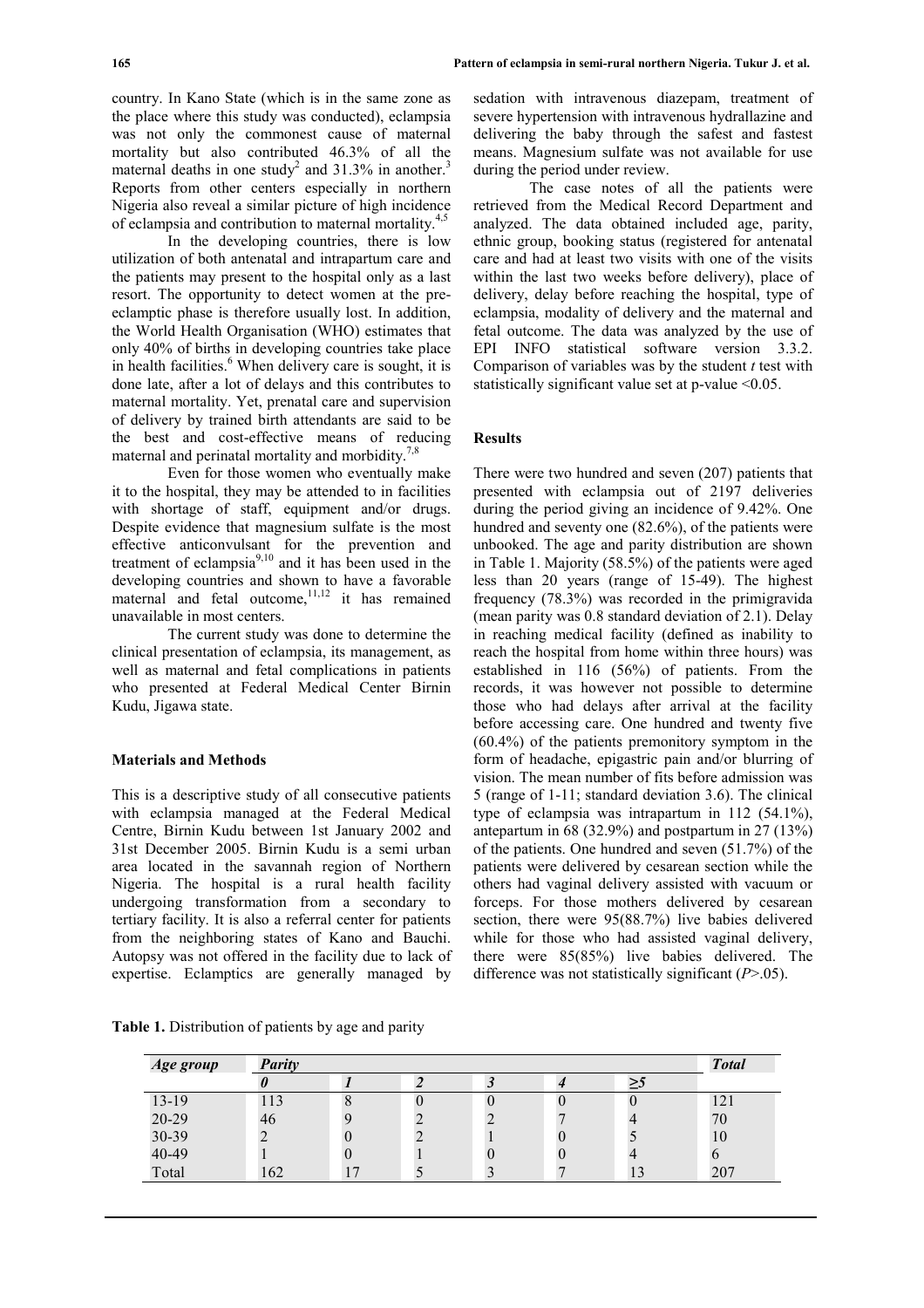Twenty two (10.6%) of the patients died. All the deaths were recorded in unbooked patients. This association of mortality with failure to book for antenatal care was statistically significant (*P*<.05). Among the patients that died, delay was demonstrated among 18 (81.8%) of them and this was statistically significant  $(P<.05)$ . During the period under review fifty one maternal deaths were recorded (Table 2). Eclampsia was the commonest cause of maternal mortality during the period, contributing 22 (43.1%) of the deaths. One hundred and eighty (87%) of the babies were delivered alive while 27 (13%) died within one week of delivery. There was only one case of twin pregnancy while the rest were singleton.

**Table 2.** Causes of Maternal Mortality at Federal Medical Centre, Birnin Kudu, Nigeria (2002-2005)

| <b>Diagnosis</b>      | No. | $\%$ |
|-----------------------|-----|------|
| Eclampsia             | 22  | 43.1 |
| Anaemia               | 6   | 11.8 |
| Obstructed labor      | 5   | 9.8  |
| Antepartum hemorrhage |     | 7.8  |
| Postpartum hemorrhage |     | 7.8  |
| Puerperal sepsis      | 4   | 7.8  |
| Ruptured uterus       | 3   | 5.9  |
| Hepatitis             |     | 2.0  |
| Meningitis            |     | 2.0  |
| Chronic liver disease |     | 2.0  |
| Total                 | 51  | 100  |

#### **Discussion**

The incidence of eclampsia in this study was 9.42%. This was higher than that reported from Kaduna  $(0.42\%)$ <sup>4</sup> Sokoto  $(4.29\%)$ <sup>5</sup> Nnewi  $(0.75\%)$ <sup>13</sup> all in Nigeria and also Kathmandu, Nepal  $(0.29\%)$ <sup>14</sup> The higher prevalence in this study is probably as a result of two major reasons. First, was the rather low use of antenatal services. Majority of the patients (82.6%) never utilized any form of antenatal care throughout the pregnancy. If they had benefited from antenatal care, pre-eclampsia could have been detected and some form of treatment offered before the disease progressed to eclampsia. This may include stopping the pregnancy by induction or cesarean section. Second, our patients had tendency to delay reaching the health facility as this was demonstrated in 56% of them.

Eclampsia was noted to be commoner among the young primigravida patients. This finding is consistent with that of other studies. $4,5,13$  The importance of this finding is that this group of patients deserve extra surveillance during antenatal care in terms of monitoring their blood pressure and screening their urine for proteinuria to detect preeclampsia.

Delay in reaching the health facility was recorded in 56% of the patients. It is therefore not surprising that the mean number of fits in the patients

was 5. It is not clear from the records if there were other patients who may have had delays at the facility before accessing care. The delay in accessing medical care and the high number of fits prior to medical intervention could have contributed to the rather high mortality of 10.6% of the patients. Eclampsia was the commonest cause of maternal mortality for the period. The case fatality rate of 10.6% due to eclampsia is comparable to the  $9.3\%$  reported from Nnewi<sup>13</sup> and  $11.6\%$  reported from Gombe.<sup>15</sup> The finding that eclampsia was responsible for 43.1% of all the maternal deaths recorded in the Centre is also similar to the 46.1% in Kano State as recorded in the SOGON study.<sup>2</sup> Jigawa and Kano states share common borders and their people's culture and beliefs. The perinatal mortality rate was 130/1000 deliveries. This was lower than the 368/1000 deliveries reported from Gombe<sup>15</sup> and 409/1000 reported from Kaduna.<sup>16</sup>

This study confirms that eclampsia is still a major cause of maternal and perinatal mortality in our environment. A major association appears to be lack of utilization of antenatal care and delay at accessing skilled care during delivery. To address this problem, there is need for community health education to increase the awareness of pregnant women to avail themselves of antenatal care and safe delivery in the nearest health post. Reduction on poverty and improvement of the socio economic condition of the citizens will make them afford health care. The National Health Insurance Scheme has been introduced by the Nigerian government. It is a form of contributory social security and offers health care that is acceptable and affordable to the community. It needs to be extended to reach the rural areas so that the poor ones can access care. There is need to improve roads, transportation as well as communications.

With the recent establishment of intensive care facilities for adults and babies in the Center, it is will be interesting to evaluate such intervention on the morbidity and mortality of mothers and their babies in the near future. Furthermore, the construction of a new antenatal clinic and an operation theater for the exclusive use of operative deliveries is at the final stage of completion. It is hoped that such interventions will have positive impact on maternal and child care. It is noted that the Nigerian government has focused its attention to these issues in the Millennium Development Goals (MDG) it set to achieve by the target date of  $2015$ .<sup>17</sup> At the time of writing this report efforts are being made to procure and make magnesium sulfate available for use in the treatment of eclampsia in consideration of its superiority over diazepam.

#### **References**

1. Duley L. Maternal mortality associated with hypertensive disorders of pregnancy in Africa, Asia, Latin America and the Caribbean. Br J Obstet Gynaecol. 1992;99:547-553.